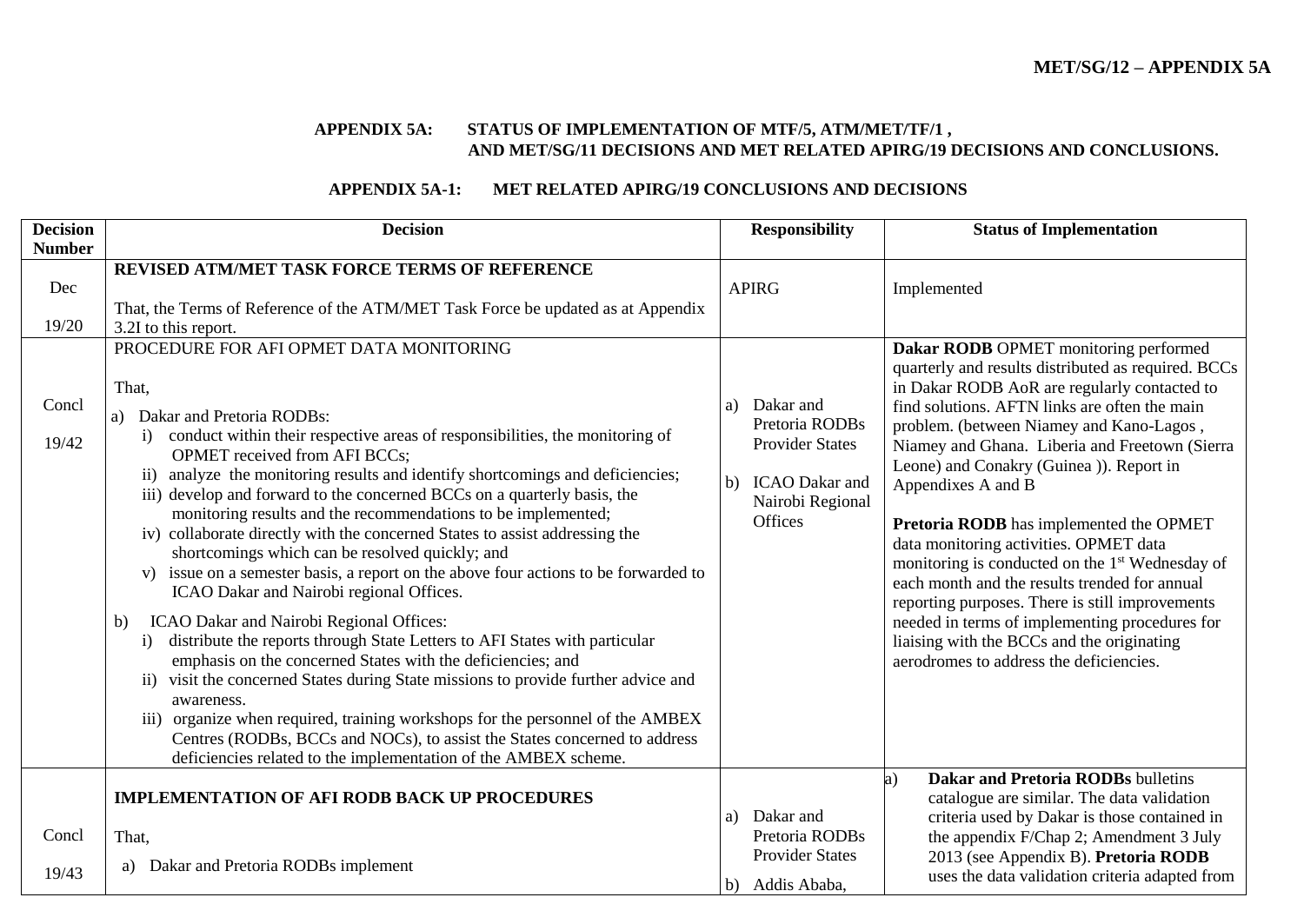## **MET/SG/12 – APPENDIX 5A**

|                | and maintain an identical OPMET bulletins catalogue;<br>$\mathbf{i}$<br>ii) the AFI Interface Control Document (ICD);<br>iii) the same data validation criteria; and<br>iv) conduct monitoring activities in order to ensure that the databanks contain<br>required OPMET data at all times.<br>b) the bulletin compiling centres (BCCs) disseminate OPMET data to both Dakar and<br>Pretoria RODBs using appropriate AFTN addresses; and<br>c) the MTF include AFTN addresses of both RODBs in the AFI ICD.<br>c) | Antananarivo,<br>Brazzaville,<br>Dakar,<br>Johannesburg,<br>Nairobi and<br>Niamey BCCs<br><b>Provider States</b><br>c) Secretariat | that of the EUR BMG. A single data<br>validation criteria for AFI needs to be<br>developed for implementation by both AFI<br>RODBs.<br>Implemented (AFI ICD amended to include<br>$\mathbf{b}$<br>AFTN addresses of Dakar and Pretoria<br>RODBs). Pretoria RODB has implemented<br>the AFI ICD to guide the users on how to<br>query OPMET data from the databank.<br>Pretoria RODB has also implemented<br>internet facility through which users can<br>query the OPMET databank. |
|----------------|--------------------------------------------------------------------------------------------------------------------------------------------------------------------------------------------------------------------------------------------------------------------------------------------------------------------------------------------------------------------------------------------------------------------------------------------------------------------------------------------------------------------|------------------------------------------------------------------------------------------------------------------------------------|------------------------------------------------------------------------------------------------------------------------------------------------------------------------------------------------------------------------------------------------------------------------------------------------------------------------------------------------------------------------------------------------------------------------------------------------------------------------------------|
| Concl<br>19/44 | DEVELOPMENT OF CAPABILITIES OF HANDLING OPMET<br><b>INFORMATION IN DIGITAL FORMAT</b><br>That both Pretoria and Dakar RODBs Provider States be invited to:<br>a) start developing capability of handling OPMET data in digital format as soon as<br>possible, after November 2013;<br>b) test the codes based on OPMET data in digital format (XML/GML) for                                                                                                                                                        | Dakar and Pretoria<br><b>RODBs Provider</b><br><b>States</b>                                                                       | With regard to <b>Dakar RODB</b> , the migration will<br>be effective during 2015 in ASECNA Member<br>States.<br>This capability has not yet been developed by<br>Pretoria RODB. Pretoria RODB notes that the<br>requirements to exchange OPMET data in<br>XML/GML will take effect in 2016 and therefore                                                                                                                                                                          |
|                | METAR/SPECI, TAF and SIGMET with a view to fine tuning over the first year<br>$(2014)$ ; and<br>take a leading role over the transition aspect to XML/GML and provide technical<br>C)<br>assistance as required to other AFI States in implementing OPMET data in digital<br>format.                                                                                                                                                                                                                               |                                                                                                                                    | plans to accelerate work in developing this<br>capability early in 2015.                                                                                                                                                                                                                                                                                                                                                                                                           |
| Concl          | <b>INCLUSION OF STATE OF RUNWAY REPORTS IN METAR/SPECI ISSUED</b><br><b>IN THE AFI REGION</b>                                                                                                                                                                                                                                                                                                                                                                                                                      | Secretariat                                                                                                                        | Implemented                                                                                                                                                                                                                                                                                                                                                                                                                                                                        |
| 19/45          | That, the AFI Air Navigation Plan (Doc 7474) be amended to include in<br>METAR/SPECI, the report on observations of the State of the runway in terms of depth<br>of water deposit measurements on the runway as provided by the appropriate Airport<br>Authority.                                                                                                                                                                                                                                                  |                                                                                                                                    |                                                                                                                                                                                                                                                                                                                                                                                                                                                                                    |
| Dec            | <b>FUTURE WORK PROGRAMME OF THE MET/SG</b>                                                                                                                                                                                                                                                                                                                                                                                                                                                                         | <b>APIRG</b>                                                                                                                       | Implemented                                                                                                                                                                                                                                                                                                                                                                                                                                                                        |
| 19/46          | That, the updated work Programme of the MET/SG given in Appendix 3.6F this report,<br>be endorsed                                                                                                                                                                                                                                                                                                                                                                                                                  |                                                                                                                                    |                                                                                                                                                                                                                                                                                                                                                                                                                                                                                    |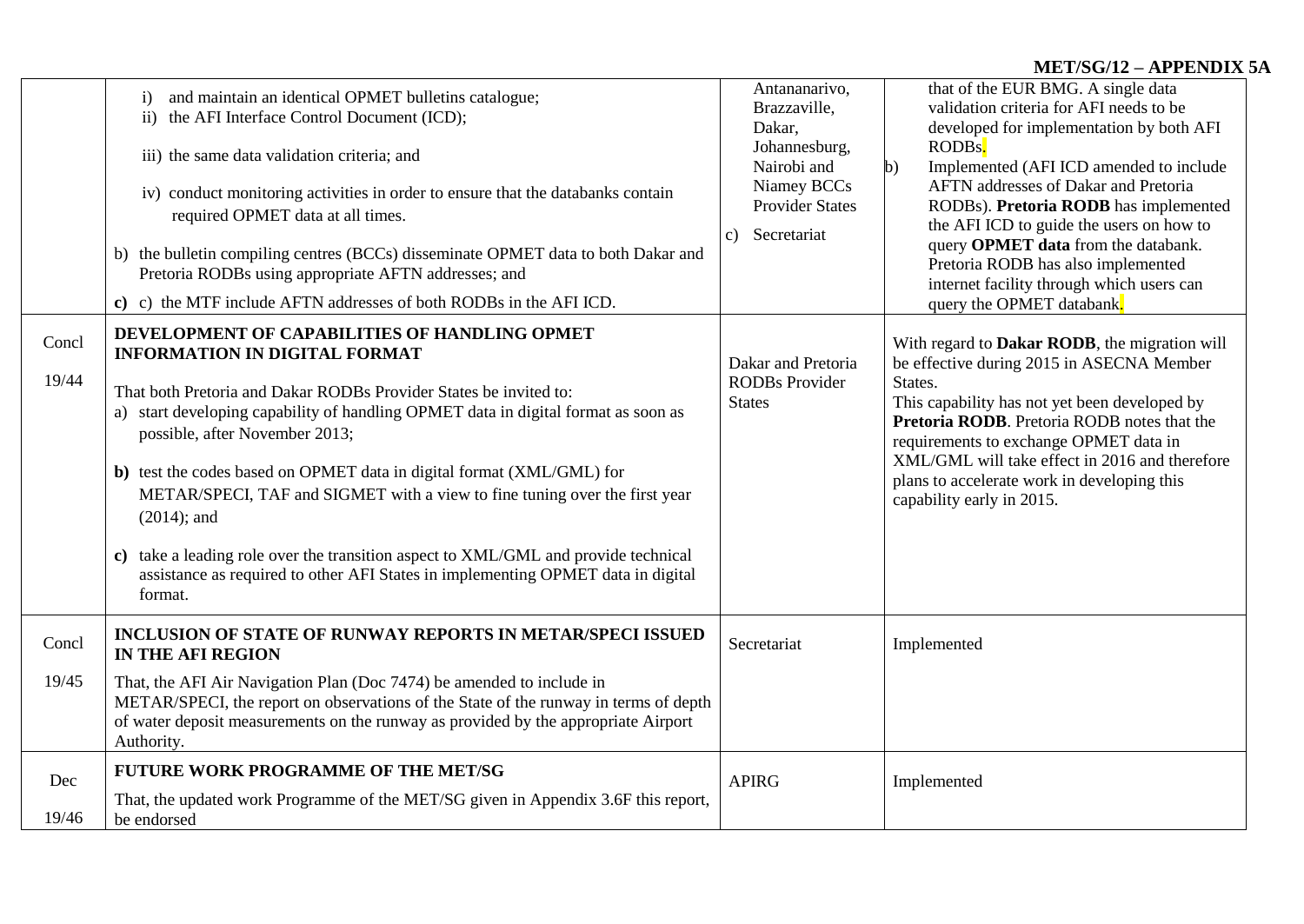### **APPENDIX 5A-2: MET/SG/11 DECISIONS**

| <b>Decision</b> | <b>Decision</b>                                                                                                                                                                                                                                                                                                                                        | <b>Responsibility</b>      | <b>Status of Implementation</b>                                                                                                                |
|-----------------|--------------------------------------------------------------------------------------------------------------------------------------------------------------------------------------------------------------------------------------------------------------------------------------------------------------------------------------------------------|----------------------------|------------------------------------------------------------------------------------------------------------------------------------------------|
| <b>Number</b>   |                                                                                                                                                                                                                                                                                                                                                        |                            |                                                                                                                                                |
|                 | <b>Review of Previous MET Related APIRG Conclusions and Decisions</b>                                                                                                                                                                                                                                                                                  |                            |                                                                                                                                                |
| 11/01           | That, the updated list of Decisions and Conclusions in Appendix 2A to this<br>report, is adopted as the reviewed MET related APIRG Decisions and<br>Conclusions.                                                                                                                                                                                       | <b>AFI</b> States          | Implemented                                                                                                                                    |
|                 |                                                                                                                                                                                                                                                                                                                                                        |                            |                                                                                                                                                |
| 11/03           | Establishment of an Ad-hoc Group on the Implementation of<br><b>Meteorological Information for Low Level Flight</b>                                                                                                                                                                                                                                    | France,                    | The ad-hoc group has considered all the relevant<br>standards and guidance material relating to the                                            |
|                 | That,<br>the ad-hoc group composed of France, Kenya, South Africa (rapporteur),<br>SADIS Provider (UK) and ASECNA:                                                                                                                                                                                                                                     | Kenya,                     | provision of meteorological information for low<br>level flight, and is in the process of mapping the<br>way forward. A report on the findings |
|                 | is established and tasked to investigate on the issue through:                                                                                                                                                                                                                                                                                         | South Africa (rapporteur), | (preferably in the form of a working paper) will                                                                                               |
|                 | a)<br>ICAO standards and recommended practices (SARPs);                                                                                                                                                                                                                                                                                                | SADIS Provider (UK)        | be presented at the METWSG/12 meeting.                                                                                                         |
|                 |                                                                                                                                                                                                                                                                                                                                                        |                            |                                                                                                                                                |
|                 | SADISOPSG Conclusions and Decisions;                                                                                                                                                                                                                                                                                                                   | <b>ASECNA</b>              |                                                                                                                                                |
|                 | EUR Air Navigation Plan and other relevant documentation; and<br>✓                                                                                                                                                                                                                                                                                     |                            |                                                                                                                                                |
|                 | Provides a consolidated report to the MET/SG/12 meeting.<br>b)                                                                                                                                                                                                                                                                                         |                            |                                                                                                                                                |
|                 | <b>Updating AFI Regional SIGMET Guide</b>                                                                                                                                                                                                                                                                                                              |                            |                                                                                                                                                |
| 11/04           | That, the Secretariat:                                                                                                                                                                                                                                                                                                                                 | Secretariat                | A new edition has been prepared and will be<br>submitted to APIRG/20 for endorsement                                                           |
|                 | update Appendixes A and H to the AFI Regional SIGMET Guide to reflect<br>a)<br>the correct MWO names and location indicators for South Africa as<br>follows:<br>the MWO name as Johannesburg (FAJS);<br>1)<br>FIRs names and location indicators served as Cape Town FIR (FACA),<br>2)<br>Johannesburg FIR (FAJA) and Johannesburg Oceanic FIR (FAJO); |                            |                                                                                                                                                |
|                 | update the Regional SIGMET Guide to reflect the outcome of the global<br>b)<br>review being carried out by the METWSG;                                                                                                                                                                                                                                 |                            |                                                                                                                                                |
|                 | revise the heading in Appendix F to the AFI Regional SIGMET guide with<br>c)<br>a view to replace the word "Standard" with the word "Procedures", and                                                                                                                                                                                                  |                            |                                                                                                                                                |
|                 | <b>d</b> ) publish the SIGMET Guide given in Appendix $4A$ to this report, on the                                                                                                                                                                                                                                                                      |                            |                                                                                                                                                |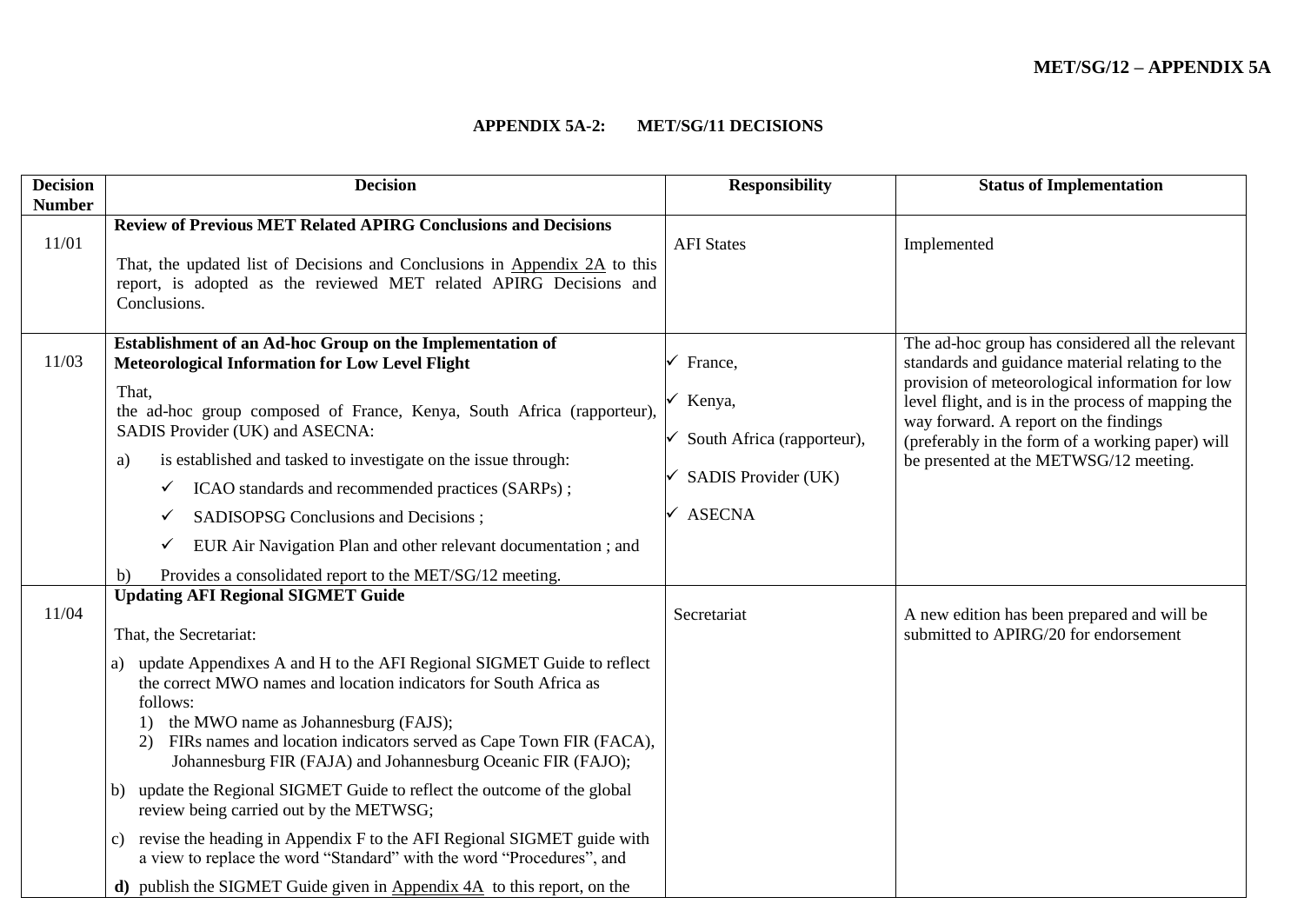# **MET/SG/12 – APPENDIX 5A**

|       | ICAO website before October 2013.                                                                                                                                                                                                                                                                                                                        |                                                                                                                                                                       |                                                                                                                                                                                                                                                               |
|-------|----------------------------------------------------------------------------------------------------------------------------------------------------------------------------------------------------------------------------------------------------------------------------------------------------------------------------------------------------------|-----------------------------------------------------------------------------------------------------------------------------------------------------------------------|---------------------------------------------------------------------------------------------------------------------------------------------------------------------------------------------------------------------------------------------------------------|
| 11/05 | Monitoring of OPMET bulletins in coordination with ROC Toulouse<br>That, the monitoring done by RODBs Pretoria and Dakar and ROC Toulouse<br>be harmonized to ensure that the same bulletins headers, as described in the<br>AMBEX Handbook, are monitored at all these facilities for comparison and<br>continuous improvement.                         | $\checkmark$ Dakar RODB Provider<br><b>State</b><br>$\checkmark$ Pretoria RODB Provider<br><b>States</b><br>$\checkmark$ Toulouse ROC Provider<br>States (rapporteur) | Dakar RODB, sent the processed bulletins<br>headers to Pretoria as described in the AMBEX<br>Handbook<br>Pretoria did the same operation.                                                                                                                     |
| 11/06 | <b>Update of the AMBEX Handbook</b>                                                                                                                                                                                                                                                                                                                      | Core Team on AMBEX:                                                                                                                                                   |                                                                                                                                                                                                                                                               |
|       | That, the draft amendment to the AMBEX Handbook given in Appendix 4B to<br>this report, be expeditiously finalized by the Core Team on the AMBEX<br>Scheme taking into account the information in the above mentioned paragraphs<br>4.8 to 4.12, and be distributed to AFI States by the Secretariat as the AMBEX<br>Handbook Amendment 3.               | $\checkmark$ Kenya,<br>$\checkmark$ Madagascar,<br>$\checkmark$ Senegal and<br>$\checkmark$ South Africa (rapporteur)                                                 | The AMBEX Handbook was updated and<br>finalized by the core team and was distributed<br>by the secretariat as the AMBEX Handbook<br>Amendment 3.                                                                                                              |
| 11/07 | <b>Finalization of the AFI OPMET Data Catalogue</b><br>That,<br>the finalized data catalogue given in the Appendix 4C to this report,<br>a)<br>be implemented by AFI RODBs; and<br>the Secretariat distribute to AFI States and publish on the AFI<br>b)<br>website, the amended AFI ICD                                                                 | Dakar RODB and Pretoria<br>a)<br><b>RODB</b> Provider States<br>b) Secretariat                                                                                        | The data catalogue was finalized and adopted<br>during the METSG/11.<br>Both Dakar and Pretoria RODB implemented<br>the data catalogue and posted the AFI ICD on<br>their respective websites to guide the users on<br>how to interrogate the OPMET databank. |
| 11/10 | Future work programme of the MTF<br>That, the updated work programme of the MTF as shown in Appendix 4D, is<br>endorsed.                                                                                                                                                                                                                                 | MET/SG/11                                                                                                                                                             | Implemented                                                                                                                                                                                                                                                   |
| 11/11 | MET/SG Report for the Preparation of the MET related AFI Regional Air<br><b>Navigation Implementation Action Plan</b><br>That, the information provided in Appendix 6A to this report, is adopted as the<br>APIRG MET/SG report to be submitted to APIRG for consideration in<br>developing the AFI Regional Implementation Action Plan in the MET area. | Secretariat                                                                                                                                                           | Implemented                                                                                                                                                                                                                                                   |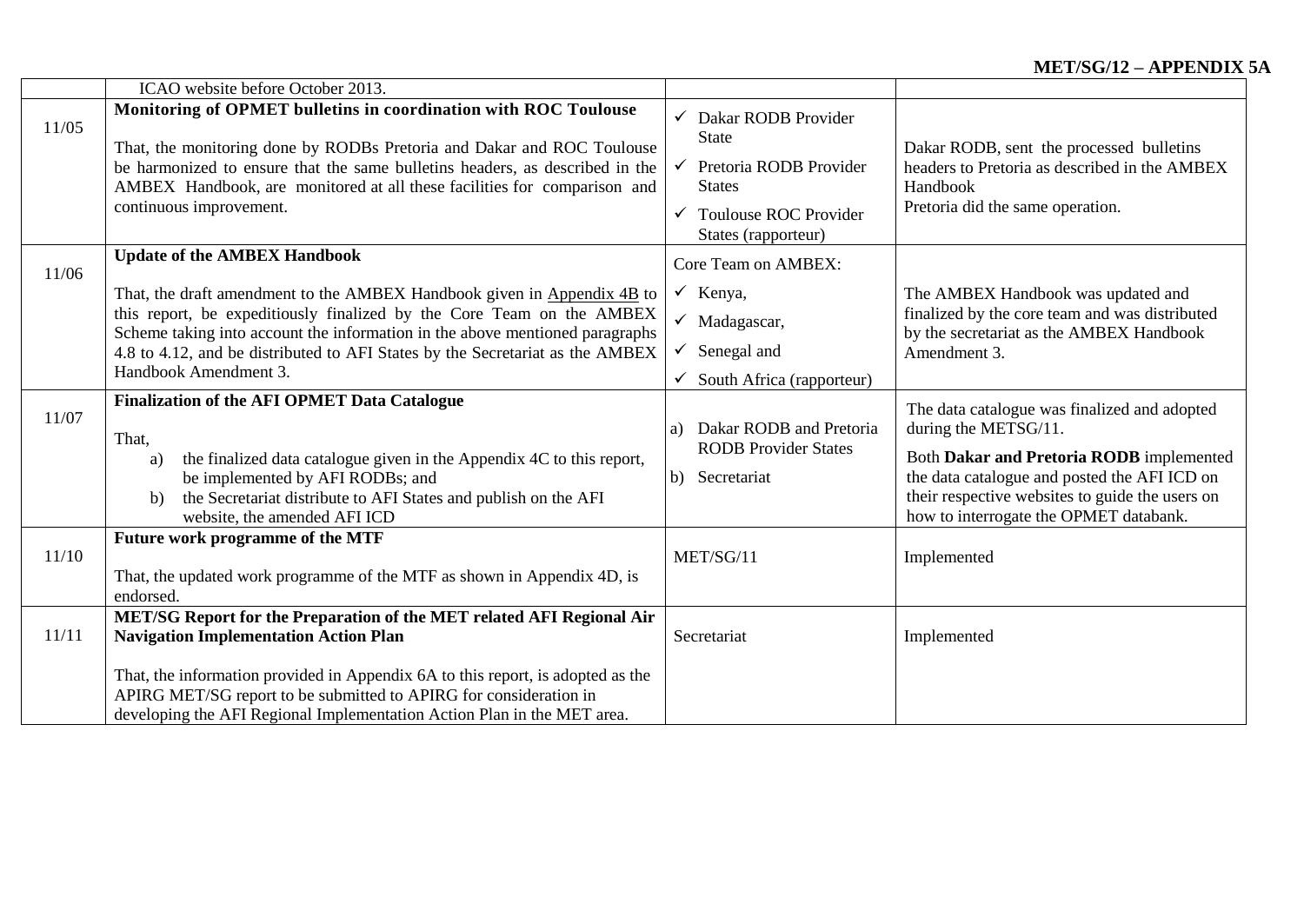### **APPENDIX 5A-3: MTF/5 DECISIONS**

| <b>Decision</b> | <b>Decision</b>                                                                                                                                                                                                                                                                                           | <b>Responsibility</b> | <b>Status of Implementation</b>                                                         |
|-----------------|-----------------------------------------------------------------------------------------------------------------------------------------------------------------------------------------------------------------------------------------------------------------------------------------------------------|-----------------------|-----------------------------------------------------------------------------------------|
| 5/01            | <b>Establishment of OPMET Focal points</b><br>That, the Secretariat establishes a list of OPMET Focal points for AFI States and<br>adjacent IROGs for better management of OPMET data.                                                                                                                    | Secretariat           | Implemented                                                                             |
| 5/04            | Template for the AFI RODB Annual Implementation Status Reports<br>That, the template given in Appendix 4B to this report, be used by both Dakar and<br>Pretoria RODB for their annual implementation status reports.                                                                                      | Dakar/Pretoria RODB   | Not implemented yet                                                                     |
| 5/06            | <b>Exchange of OPMET information in Digital format</b><br>That, the Secretariat liaises with the ICAO operations groups to follow-up on the<br>developments regarding exchange of OPMET information in digital format including<br>guidance material and report back during the AFI OPMET/M TF/7 meeting. | Secretariat           | Implemented through the MET/14<br>meeting (AFI Transition Plan<br>developed)            |
| 5/08            | Venue and date of the AFI OPMET MTF Meetings<br>That,<br>Any State willing to host MTF meeting should forward the proposal the Nairobi<br>a)<br>and Dakar ICAO Regional Offices. and<br>the MTF/6 meeting will be held in October 2014.<br>$\mathbf{b}$                                                   | <b>AFI</b> States     | State Letter distributed to States<br>a)<br>Late meeting due to EBOLA<br>b)<br>outbreak |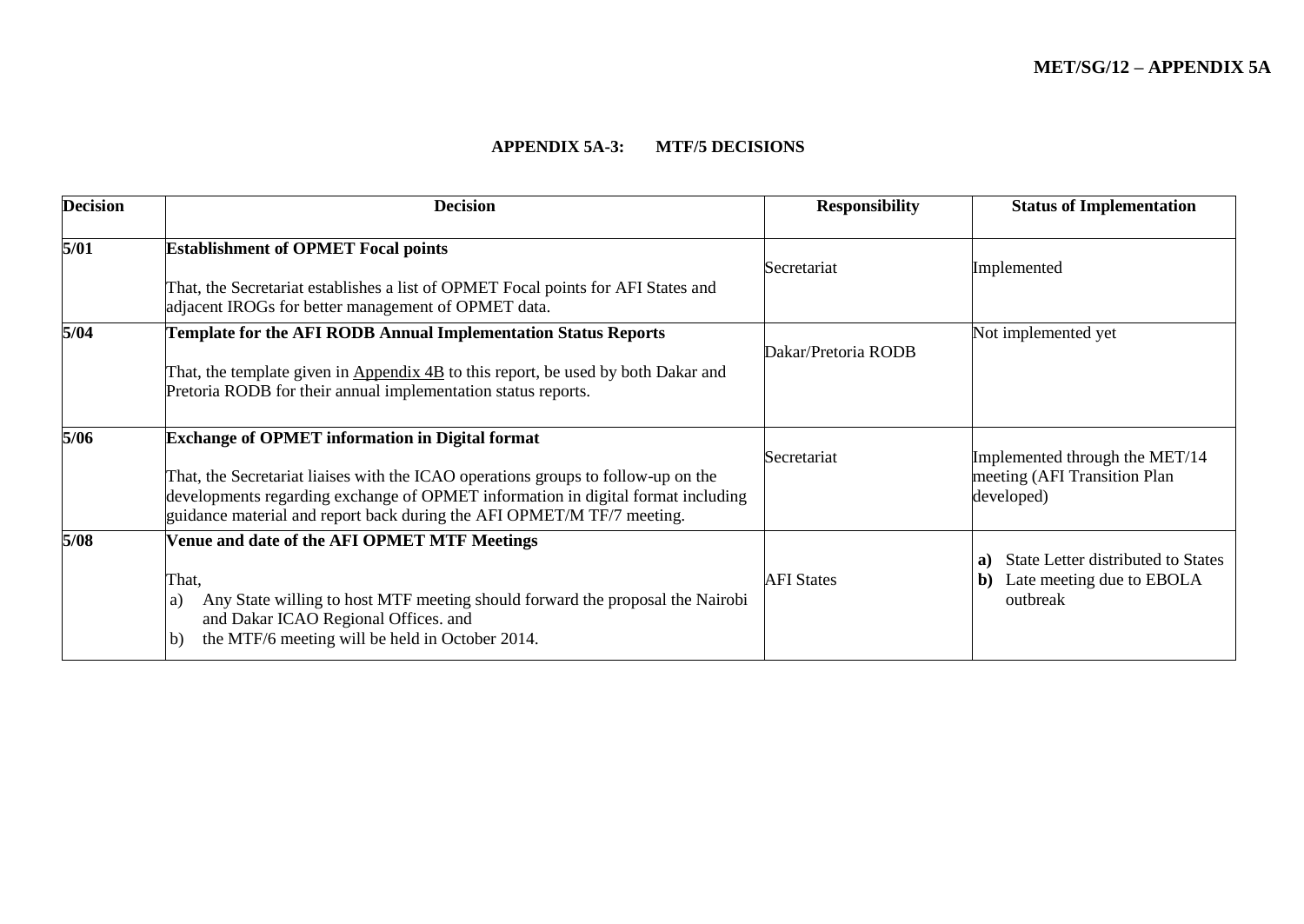## **APPENDIX 5A-4: ATM/MET/TF/1 DECISIONS**

| <b>Decision</b> | <b>Decision</b>                                                                                                                                                                                                                                                           | <b>Responsibility</b> | <b>Status of Implementation</b>                                              |
|-----------------|---------------------------------------------------------------------------------------------------------------------------------------------------------------------------------------------------------------------------------------------------------------------------|-----------------------|------------------------------------------------------------------------------|
| 1/01            | Integration of the AFI volcanic ash contingency plan to the AFI air<br>traffic management contingency plan<br>That the AFI Volcanic Ash Contingency Plan provided at Appendix 2B to<br>this Report, be integrated as an appendix to the AFI ATM Contingency Plan.         | <b>Secretariat</b>    | Implemented and adopted by<br>APIRG/19                                       |
| 1/02            | <b>Review and distribution of the AFI VACP</b><br>That, the contingency plan at Appendix 2B which is in accordance with the<br>IVATF VACP and APIRG ATM Contingency Plan Templates be submitted<br>to the ATM/AIS/SAR Sub-group Secretary for distribution to AFI States. | Secretariat           | Implemented submitted to<br>ATM/AIS/SAR Sub-group and<br>adopted by APIRG/19 |